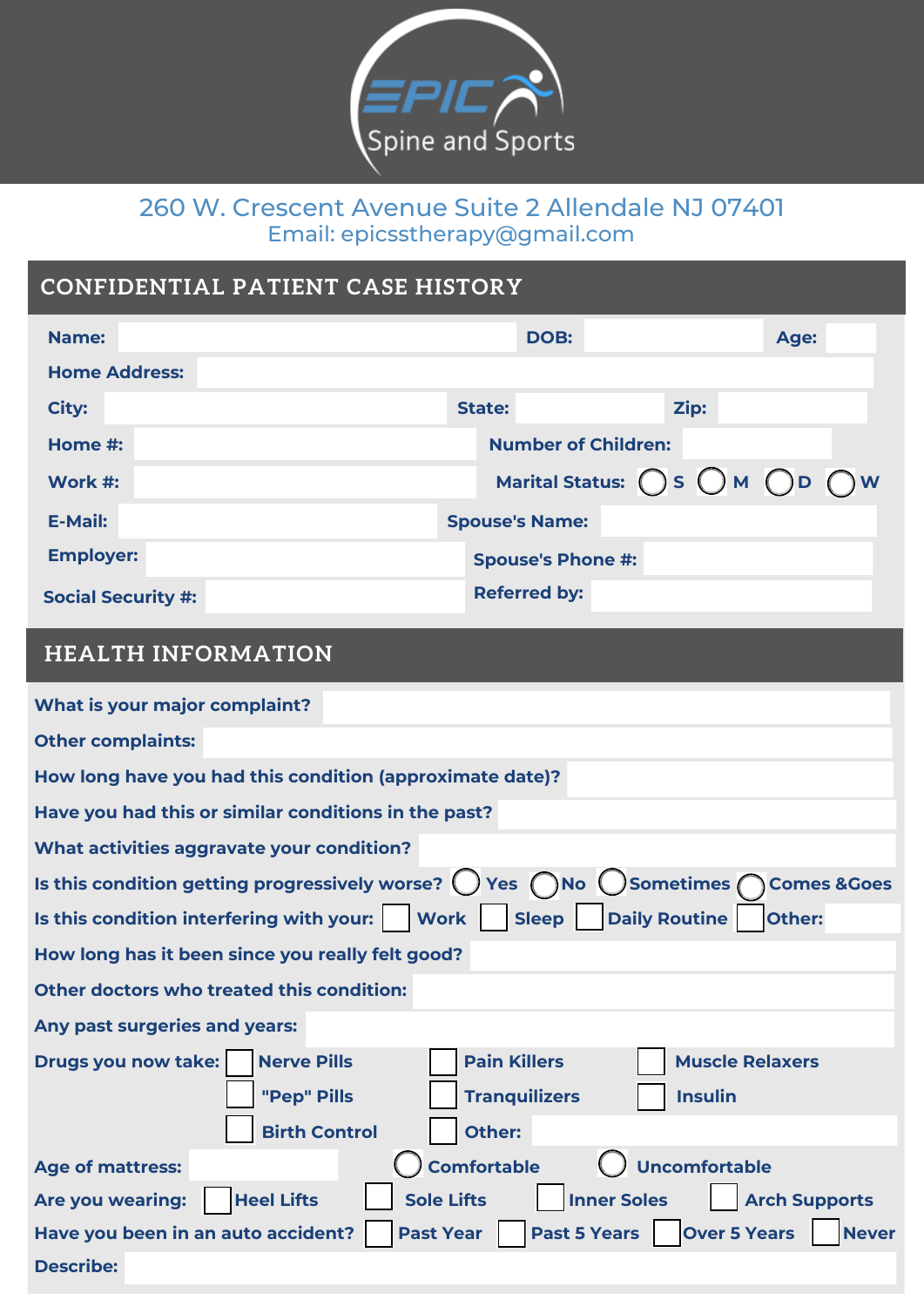#### **Date of Last Physical Examination:**



### **Have you ever suffered from?**

| 1. Dizziness              | ( ) Yes       | $\bigcap$ No  |
|---------------------------|---------------|---------------|
| 2. Backaches              | <b>Yes</b>    | $\bigcap$ No  |
| 3. Heart Trouble          | Yes           | ) No          |
| 4. Diabetes               | Yes           | No            |
| 5. Arthritis              | Yes           | ) No          |
| 6. Headaches              | $\bigcap$ Yes | $\bigcap$ No  |
| 7. Asthma                 | $\bigcap$ Yes | $\bigcap$ No  |
| 8. Neuritis               | $\bigcap$ Yes | $\bigcirc$ No |
| 9. Digestive Disorder Yes |               | $\bigcap$ No  |
| 10. Nervousness           | $\bigcap$ Yes | ) No          |
| 11. Sinus Trouble         | Yes           | No)           |
| 12 Neck Pain              | Yes           | ) No          |

### **INSURANCE INFORMATION**

| Is your condition due to an auto accident or job related injury? $\bigcap$ Yes $\bigcap$ No |           |  |
|---------------------------------------------------------------------------------------------|-----------|--|
| Do you have health insurance? $\bigcap$ Yes $\bigcap$ No                                    |           |  |
| <b>Name of Company:</b>                                                                     | Policy #: |  |

12. Neck Pain

**I understand and agree that health and accident policies are an arrangement between an insurance carrier and myself. Furthermore, I understand that this Medical Office will prepare any necessary reports and forms to assist me in making collection from the insurance company and that any amount authorized to be paid directly to this Medical Office will be credited to my account upon receipt. However, I clearly understand and agree that all services rendered me are charged directly to me and that I am personally responsible for payment. I also understand that if I suspend or terminate my care and treatment, any fees for professional services rendered me will be immediately due and payable.**

| Date:<br><u> 1990 - Jan Alexandri, manazarta polit</u> ik |
|-----------------------------------------------------------|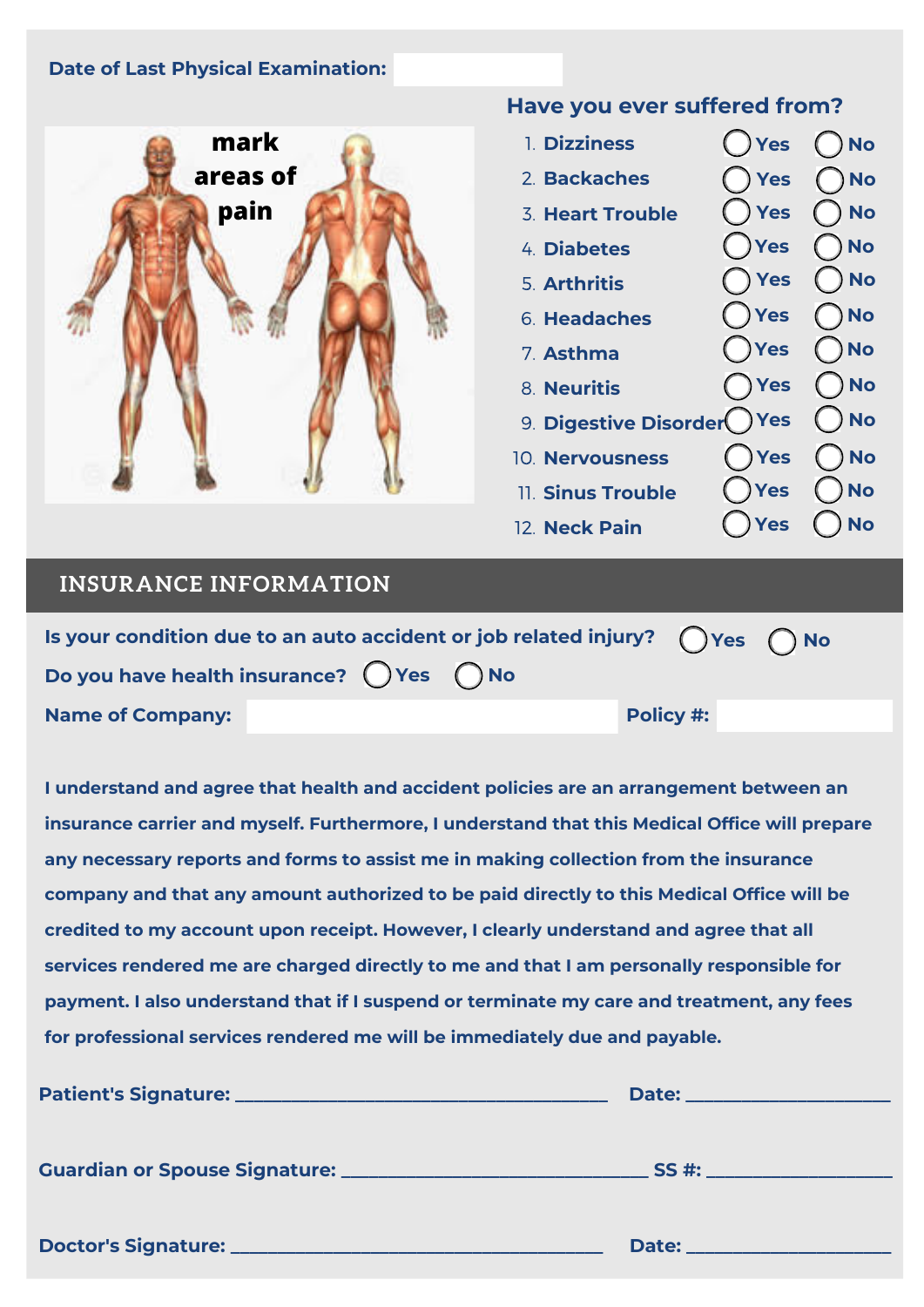## **ASSIGNMENT/ DIRECT PAYMENT TO DOCTOR PRIVATE/GROUP ACCIDENT AND HEALTH INSURANCE**

| <b>PATIENT:</b>  | <u> 1989 - Johann Barn, mars et al. (b. 1989)</u>      |
|------------------|--------------------------------------------------------|
| <b>EMPLOYER:</b> | <u> 1980 - Jan Barnett, fransk politiker (d. 1980)</u> |
|                  |                                                        |
| SSN/ID:          |                                                        |

I hereby instruct and direct my insurance company to pay by check made out and mailed to:

**If policy provisions prohibit direct payment to physician, I hereby also instruct and direct you to make out the check to me and mail to one of the addresses above.** Payment is for the professional or medical expense benefits allowable, and otherwise payable, to me under my current insurance policy as payment toward the total charges for professional services rendered.

 $\_$  , and the set of the set of the set of the set of the set of the set of the set of the set of the set of the set of the set of the set of the set of the set of the set of the set of the set of the set of the set of th

 $\_$  , and the set of the set of the set of the set of the set of the set of the set of the set of the set of the set of the set of the set of the set of the set of the set of the set of the set of the set of the set of th

#### **THIS IS A DIRECT ASSIGNMENT OF MY RIGHTS AND BENEFITS UNDER THIS POLICY.**

This payment will not exceed my indebtedness to the above-mentioned assignee, and I have agreed to pay, in current manner, any balance of said professional services charges over and above this insurance payment. A photocopy of this Agreement of Rights and Benefits shall be considered as effective and valid as the original.

I also authorize the release of any information pertinent to my case to any insurance company, adjuster, or attorney involved in this case.

 **\_\_\_\_\_\_\_\_\_\_\_\_\_\_\_\_\_\_\_\_\_\_ \_\_\_\_\_\_\_\_\_\_\_\_\_\_\_\_\_\_\_\_\_\_\_\_\_\_\_\_\_\_\_\_\_\_\_\_\_\_\_\_\_**

I authorize doctor to initiate a complaint to the Insurance Commissioner for any reason on my behalf.

**Date Community Community Community Community Community Community Community Community Community Community Community Community Community Community Community Community Community Community Community Community Community Commun** 

 **Witness**

 **\_\_\_\_\_\_\_\_\_\_\_\_\_\_\_\_\_\_\_\_\_\_\_\_\_\_\_\_\_\_\_\_\_\_\_\_\_\_\_\_\_**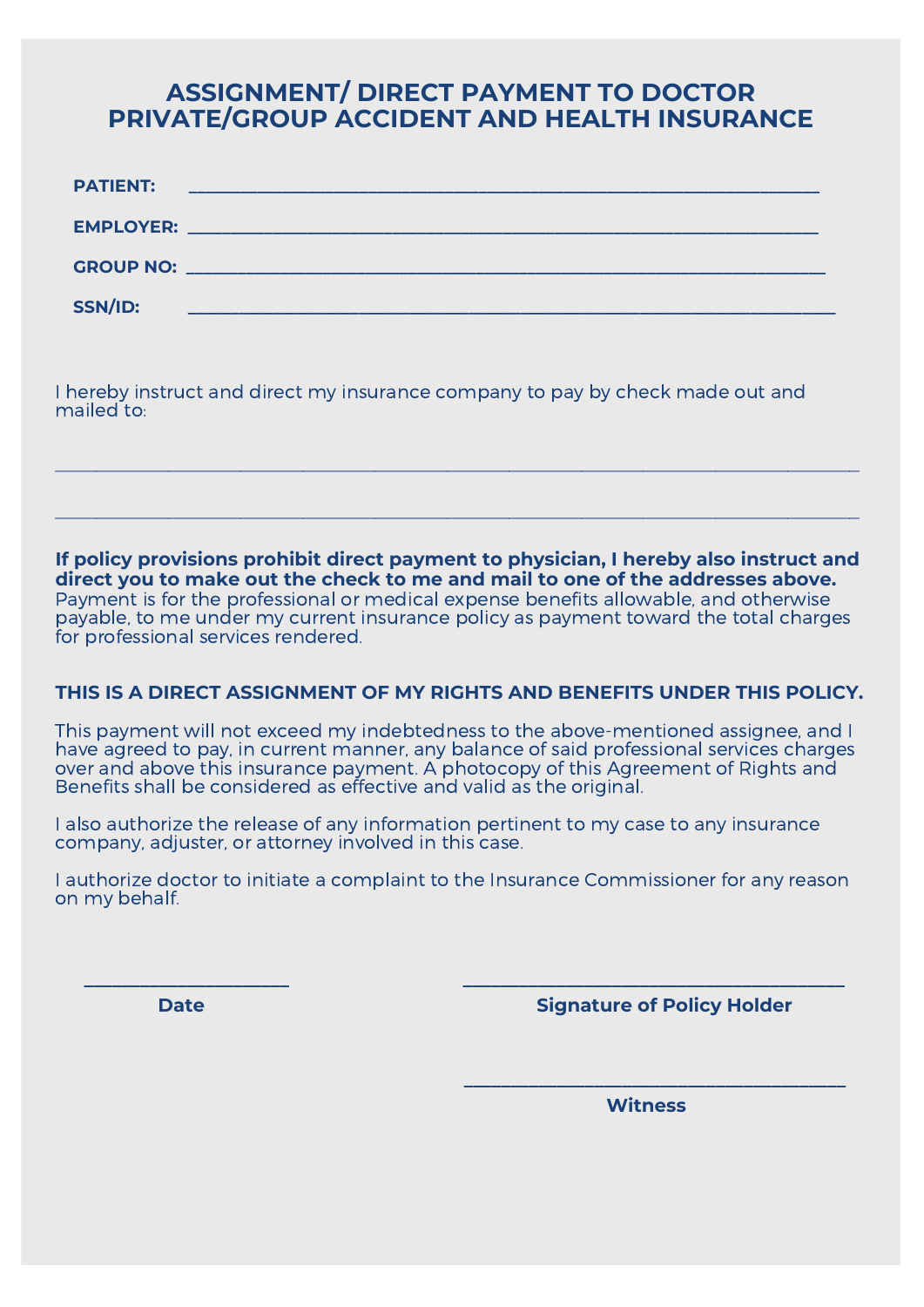## **PATIENT CONSENT OR USE AND DISCLOSURE OF PROTECTED HEALTH INFORMATION**

I hereby give my consent for Epic Spine & Sports to use and disclose protected health information (PHI) about me to carry out treatment, payment and healthcare operations (TPO).

Epic Spine & Sports notice of privacy practices provides a more complete description of such uses and disclosures. I have the night to review the Notice of Privacy Practices prior to signing this consent. Epic Spine & Sports reserves the right to revise its Notice of Privacy Practices at anytime. A revised Notice of Privacy Practices may be obtained by forwarding a written request to Epic Spine & Sports, 260 W. Crescent Avenue Suite #2, Allendale, NJ 07401.

With this consent Epic Spine & Sports may call my home or other alternative location and leave a message on voicemail or in person in reference to any items that assist the practice in carrying out TPO, such as appointment reminders, insurance items and any calls pertaining to my clinical care, including laboratory results among others.

With this consent Epic Spine & Sports may mail to my home or other alternative location any items that assist the practice in carrying out TPO, such as appointment reminder cards and patient statements as long as they are marked Personal and Confidential.

With the consent of Epic Spine & Sports may e-mail to my home or other alternative location any items that assist the practice in carrying out TPO, such as appointment reminder cards and patient statements. I have the right to request that Epic Spine & Sports restrict how it uses or discloses my PHI to carry out TPO. However, the practice is not required to agree to my requested restrictions, but if it does, it is bound by this agreement.

By signing this form, I am consenting to Epic Spine & Sports to use and disclose of my PHI to carry out TPO. I may revoke my consent in writing except to the extent that the practice has already made disclosures in reliance upon my prior consent. If I do not sign this consent, or later revoke it, Epic Spine & Sports may decline to provide treatment to me.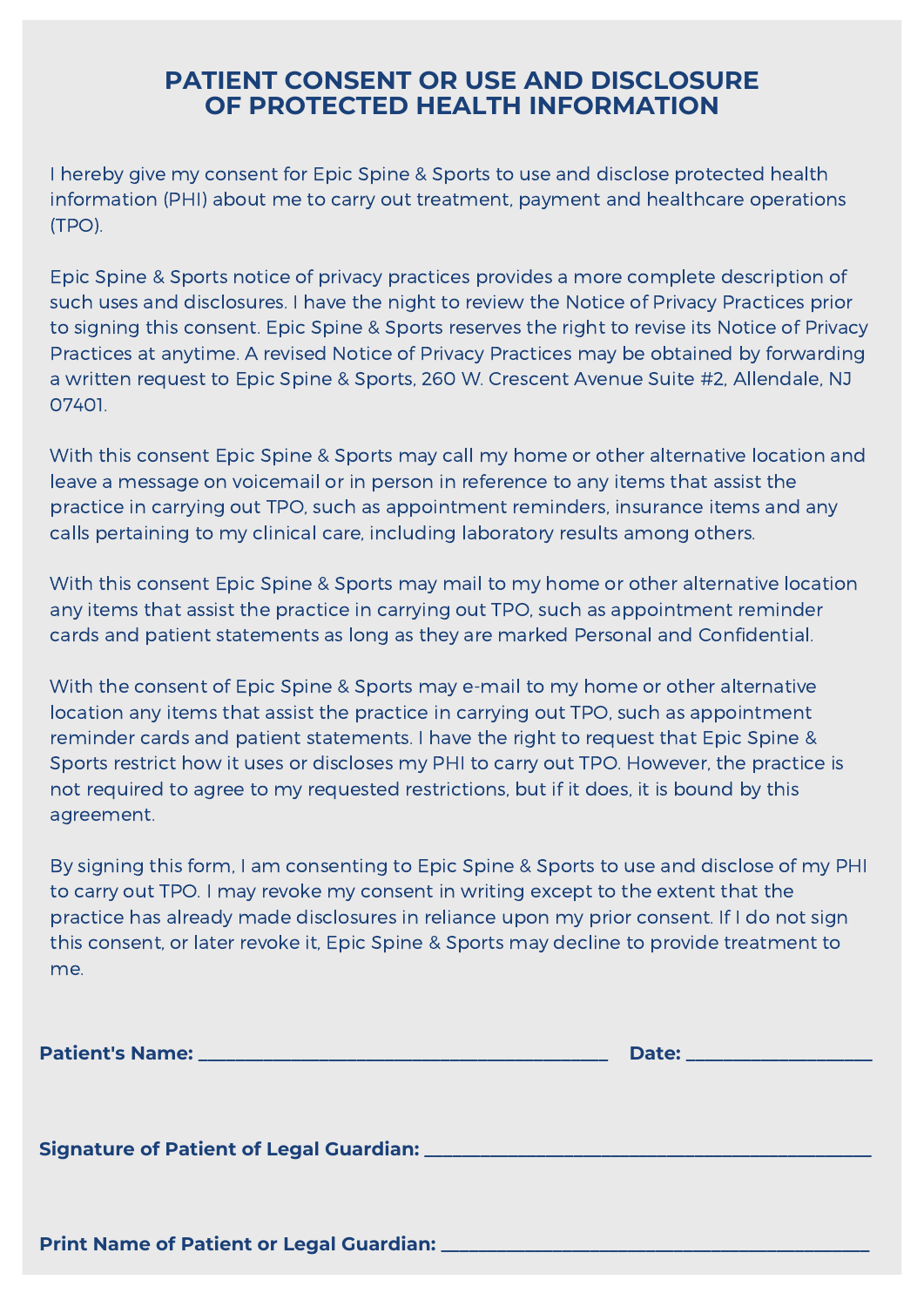# **INFORMED CONSENT**

I hereby request and consent to the performance of chiropractic adjustments and other chiropractic procedures, including various modes of physical therapy and diagnostic X-rays, on me (or on patient named below, for whom I am legally responsible) by the doctor of chiropractic named below and/or other licensed doctors of chiropractic who now or in the future treat me while employed by, working or associated with or serving as backup for the doctor of chiropractic named below, including those working at the clinic or office listed below or any other office or clinic whether signatories to this form or not.

I have had an opportunity to discuss with the doctor of chiropractic named below and/or with other office of clinic personnel the nature and purpose of chiropractic adjustments and procedures. I understand that results are not guaranteed.

I understand and am informed that as in the practice of medicine, in the practice of chiropractic there are some risks to treatment including, but not limited to fractures, disc injuries, strokes, dislocations and sprains. I do not expect the doctor to be able to anticipate and explain all risks and complications, and I wish to rely on the doctor to exercise judgment during the course of the procedure which the doctor feels at the time, based upon the facts then known, is in my best interests.

I have read, or have had read to me, the above consent. I have also had an opportunity to ask questions about its content and by signing below I agree to the above-named procedures. I intend this consent form to cover the entire course of treatment for my present condition and for any future condition(s) for which I seek treatment.

| Patient Signature: ________ | Date: |
|-----------------------------|-------|
| <b>Office Signature: _</b>  | Date: |